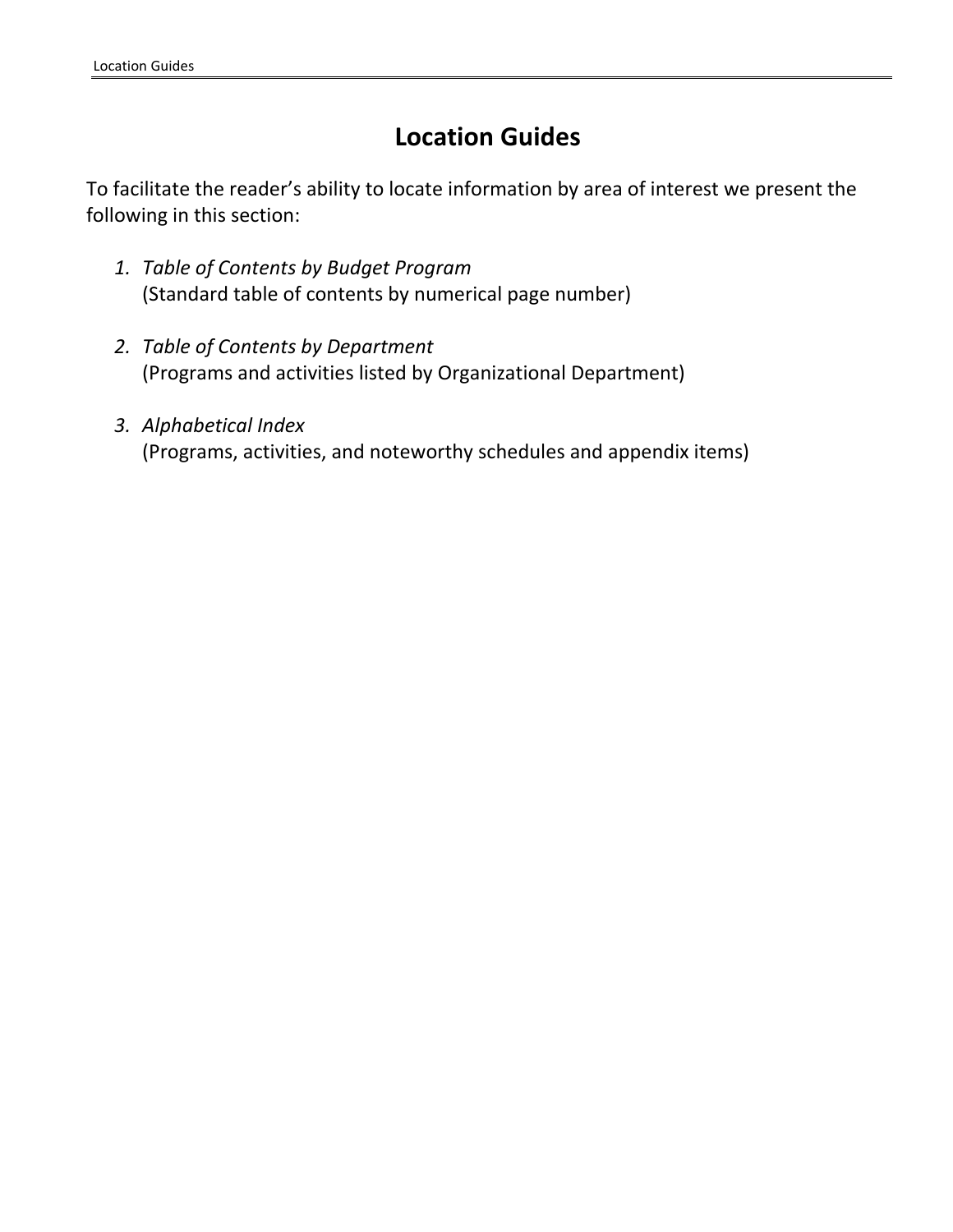## **TABLE OF CONTENTS BY BUDGET PROGRAM**

#### **BUDGET MESSAGE**

|                                         | $\mathbf{1}$ |
|-----------------------------------------|--------------|
| <b>FUNDING MATRIX/FINANCIAL SUMMARY</b> |              |
|                                         | 18           |
|                                         | 25           |
|                                         | 25           |
|                                         | 26           |
|                                         | 27           |
|                                         | 28           |
|                                         | 29           |
|                                         | 30           |
|                                         | 31           |
|                                         | 32           |
|                                         | 34           |
|                                         | 41           |
|                                         | 46           |
|                                         | 47           |
|                                         | 48           |
|                                         | 53           |
|                                         | 55           |

## **STRATEGIC PLAN**

|--|--|

## **CITY OVERVIEW**

| 70 |
|----|
| 75 |
| 76 |
| 77 |
| 78 |

### **BUDGET PROCESS/FINANCIAL POLICIES**

| 88  |
|-----|
| 90  |
| 92  |
| 93  |
| 95  |
| 99  |
| 105 |
| 107 |
| 112 |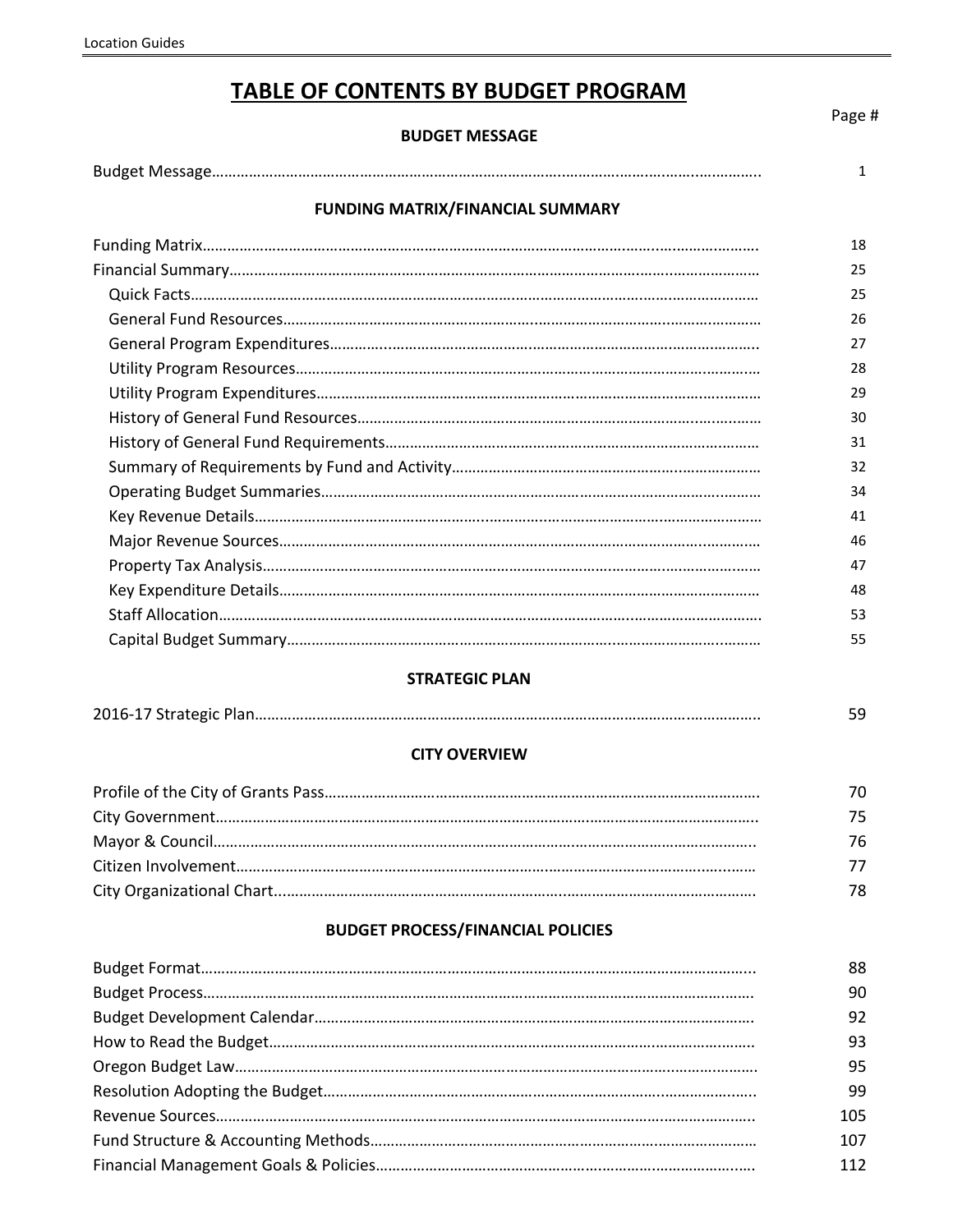## **POLICY AND LEGISLATION**

| 117 |
|-----|
| 118 |
| 120 |

#### **PUBLIC SAFETY SERVICES**

| 123. |
|------|
| 124  |
| 130  |
| 134  |
| 138  |
| 140. |

#### **PARKS**

| 143. |
|------|
| 144  |
| 148. |
| 152  |

#### **DEVELOPMENT**

| 155. |
|------|
| 156  |
| 162. |
| 166  |
| 170  |
| 174  |

## **TRANSPORTATION**

| 179. |
|------|
| 182  |
| 186  |
| 188  |
| 189  |
| 190  |

## **STORM WATER & OPEN SPACE**

| 195  |
|------|
| 198  |
| 200  |
| 201  |
| 202. |

#### Page #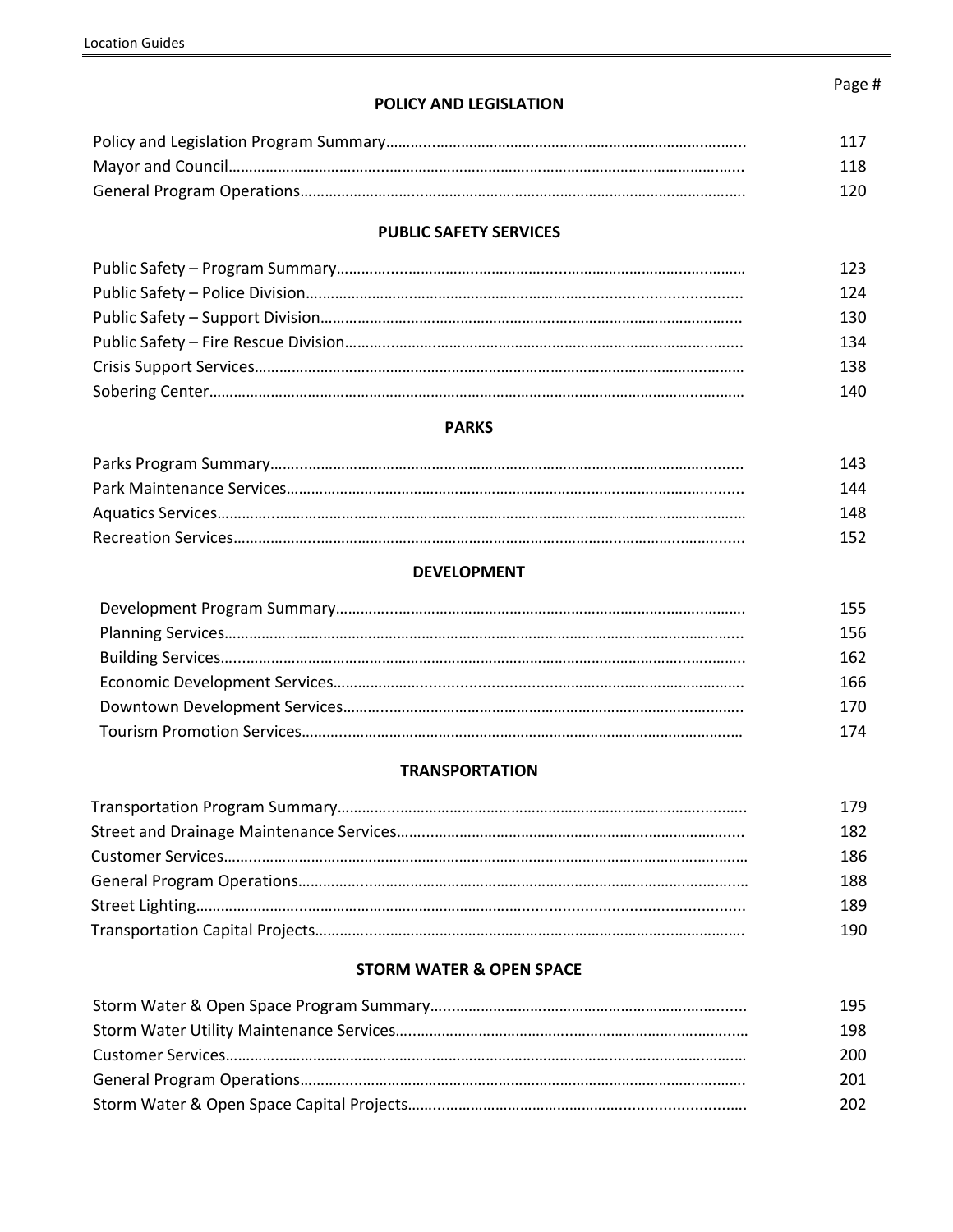## Page #

#### **WATER**

| 207 |
|-----|
| 212 |
| 216 |
| 220 |
| 223 |
| 224 |
| 225 |

### **WASTEWATER**

| 231  |
|------|
| 235. |
| 238  |
| 242  |
| 245  |
| 246  |
| 247  |

## **SOLID WASTE**

| 253 |
|-----|
| 256 |
| 258 |
| 260 |
| 261 |

#### **ADMINISTRATIVE SERVICES**

| 265. |
|------|
| 268. |
| 272  |
| 276  |
| 280. |
| 284  |

## **SUPPORT SERVICES**

| 287 |
|-----|
| 288 |
| 292 |
| 296 |
| 300 |
| 304 |
| 308 |
| 312 |
| 316 |
| 320 |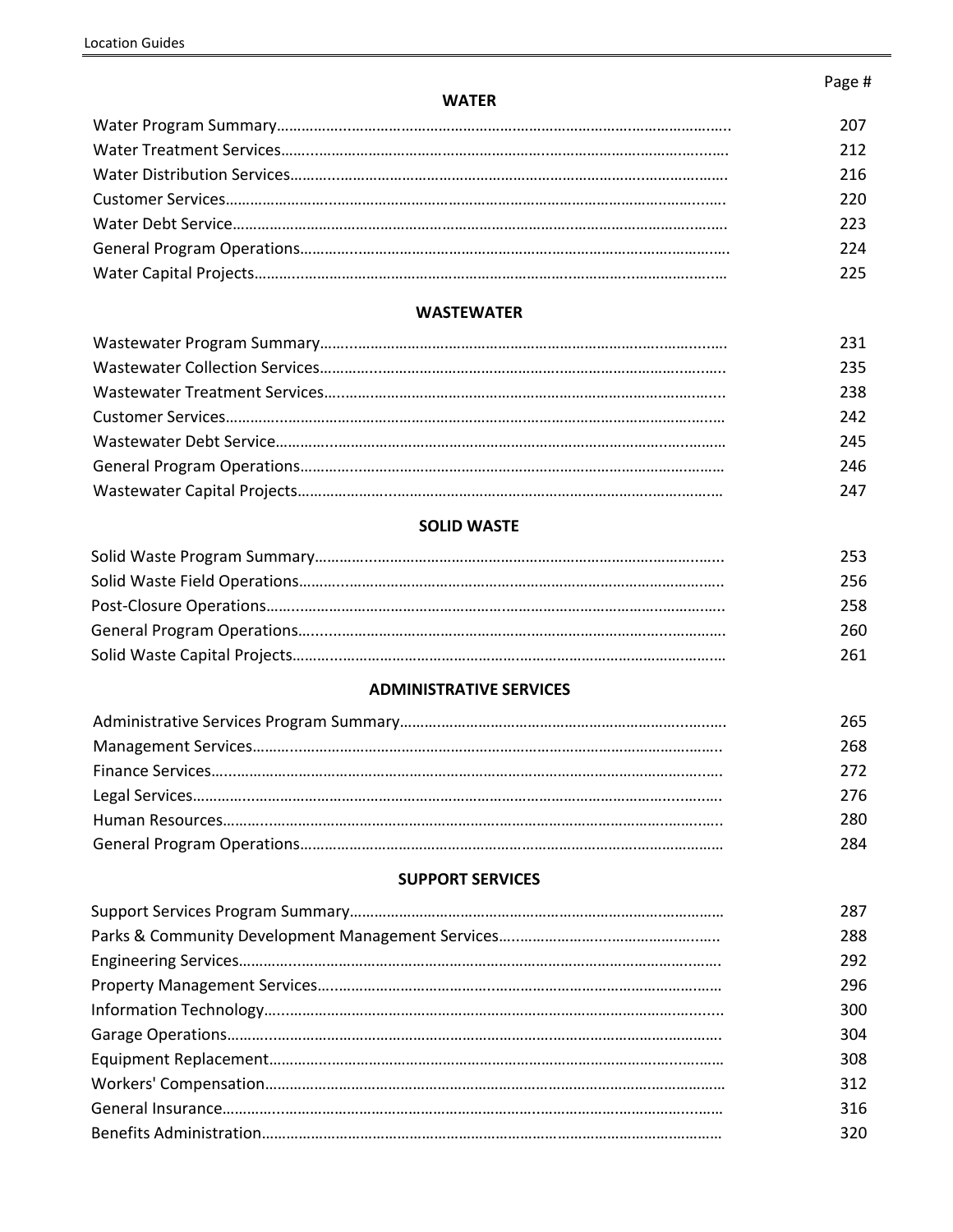#### **AUXILIARY SERVICES**

| 323. |
|------|
| 324  |
| 326  |
| 328  |
| 330  |
| 332  |
| 334  |
| 336  |

#### **CAPITAL CONSTRUCTION/LANDS & BUILDINGS**

|--|--|

## **PERS (Public Employees Retirement System)**

|--|--|

## **APPENDIX**

| Appendix A - Sources of Resources and Expenditures by Fund - FY 2019 Projected   | 358 |
|----------------------------------------------------------------------------------|-----|
| Appendix B - Sources of Resources and Expenditures by Fund - FY 2018 Adopted     | 359 |
| Appendix C - Sources of Resources and Expenditures by Fund - FY 2018 Recommended | 360 |
| Appendix D - Sources of Resources and Expenditures by Fund - FY 2017 Budget      | 361 |
| Appendix E - Sources of Resources and Expenditures by Fund - FY 2016 Actual      | 362 |
| Appendix F - Sources of Resources and Expenditures by Fund - FY 2015 Actual      | 363 |
|                                                                                  | 364 |
|                                                                                  | 366 |
|                                                                                  | 367 |
|                                                                                  | 368 |
|                                                                                  | 369 |
|                                                                                  | 370 |
|                                                                                  | 372 |
|                                                                                  | 373 |
|                                                                                  | 375 |
|                                                                                  | 376 |
|                                                                                  | 377 |
|                                                                                  | 378 |
|                                                                                  | 379 |
|                                                                                  | 380 |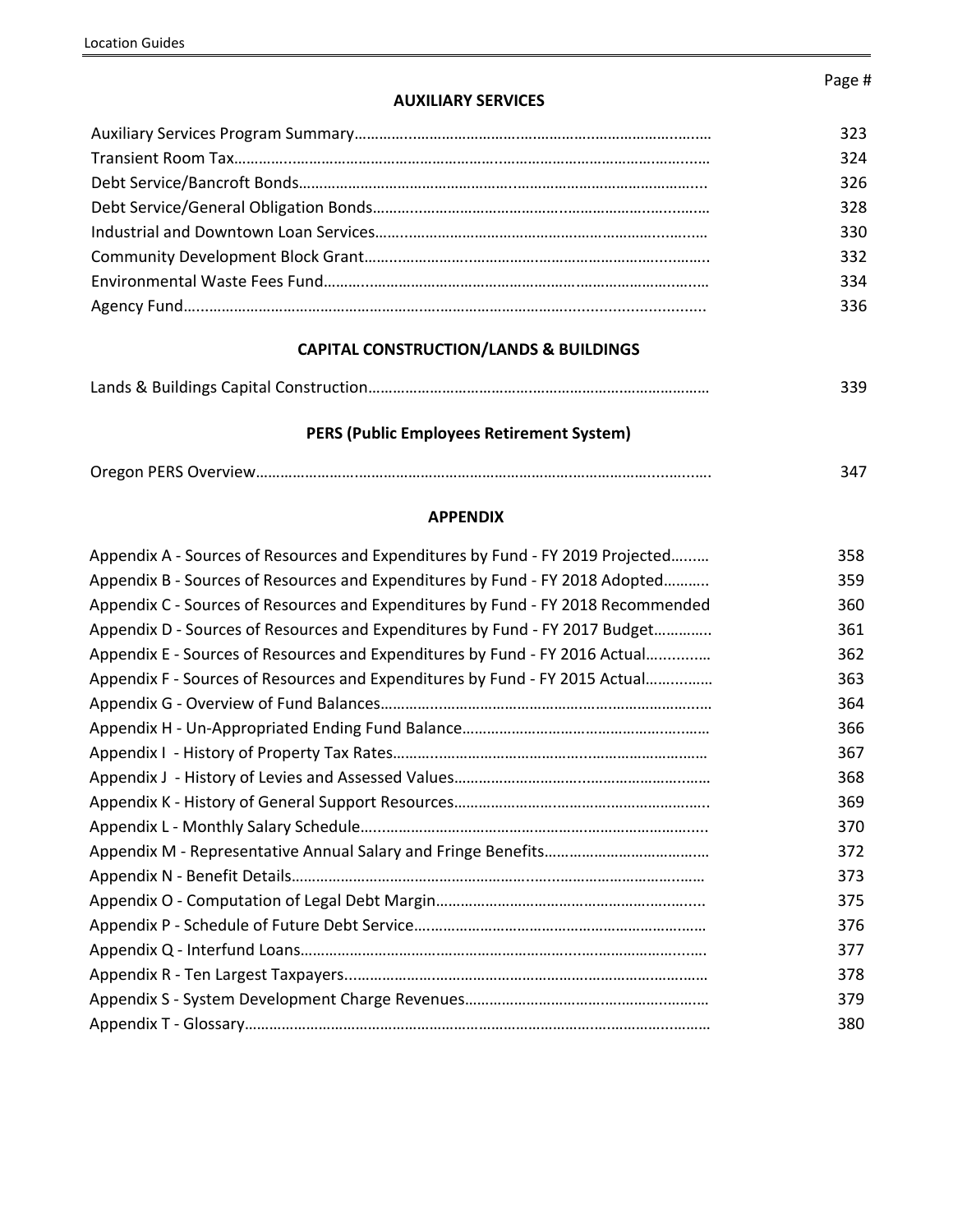## **TABLE OF CONTENTS BY DEPARTMENT**

**ADMINISTRATION**

**Aaron Cubic, City Manager** 

#### **Dave Reeves, Assistant City Manager**

| 118 |
|-----|
| 166 |
| 170 |
| 174 |
| 268 |
| 276 |
| 284 |
| 296 |
| 300 |
| 316 |
| 330 |
| 332 |
|     |

#### **FINANCE**

#### **Jay Meredith, Finance Director**

| 120 |
|-----|
| 272 |
| 324 |
| 326 |
| 328 |
| 336 |

#### **HUMAN RESOURCES**

#### **Diana Mejia, Human Resources Director**

| 280 |
|-----|
| 312 |
| 320 |

#### **PARKS & COMMUNITY DEVELOPMENT**

#### **Lora Glover, Parks &Community Development Director**

|                                                                      | 144  |
|----------------------------------------------------------------------|------|
|                                                                      | 148  |
|                                                                      | 152  |
|                                                                      | 156  |
|                                                                      | 162  |
| Parks & Community Development Management Services (Support Services) | 288  |
|                                                                      | 292. |

Page #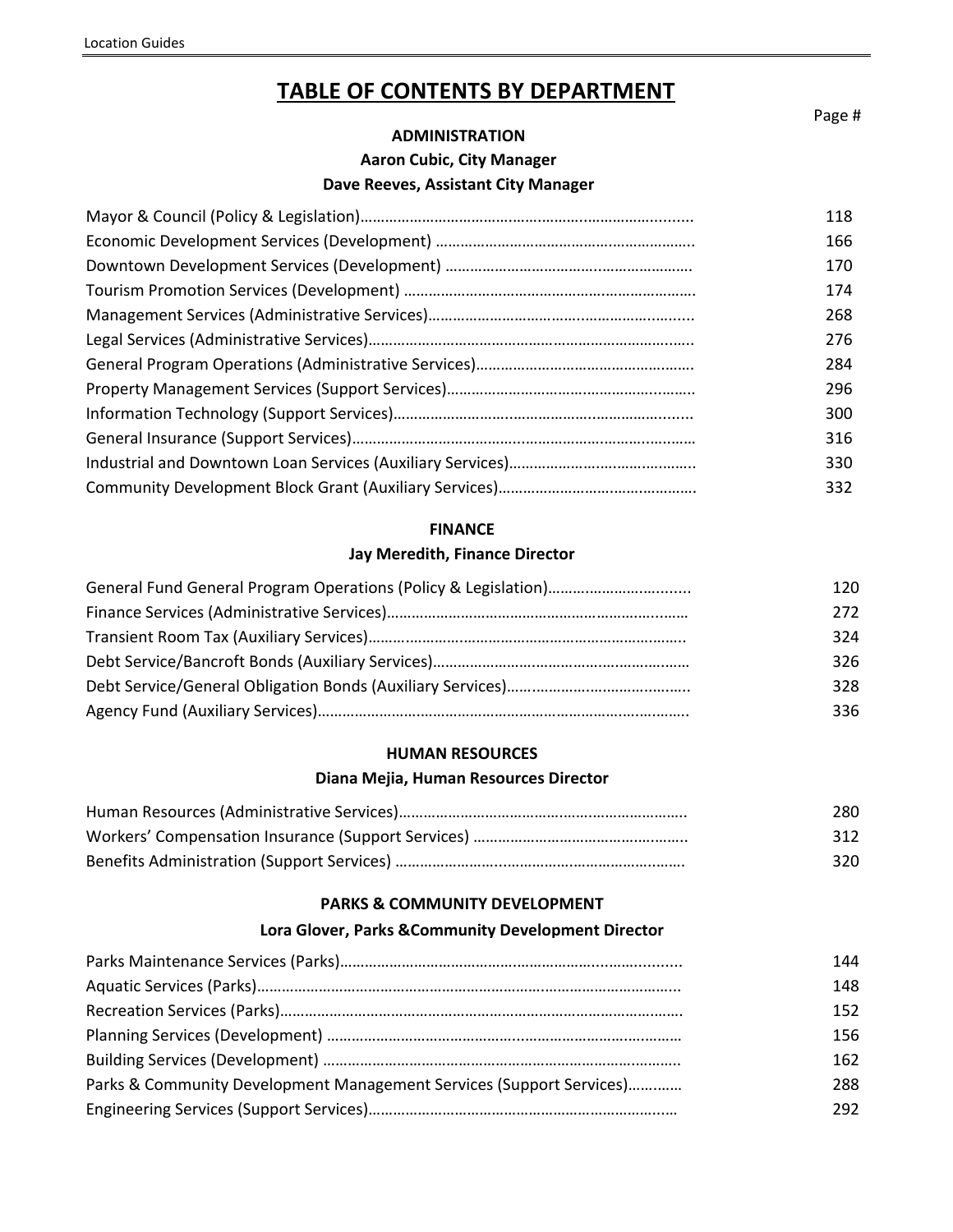## **PUBLIC SAFETY**

## **Bill Landis, Public Safety Director**

| 124 |
|-----|
| 130 |
| 134 |
| 138 |
| 140 |

## **PUBLIC WORKS & FLEET**

## **Jason Canady, Public Works Director**

| 182 |
|-----|
| 186 |
| 188 |
| 189 |
| 190 |
| 198 |
| 200 |
| 201 |
| 202 |
| 212 |
| 216 |
| 220 |
| 223 |
| 224 |
| 225 |
| 235 |
| 238 |
| 242 |
| 245 |
| 246 |
| 247 |
| 256 |
| 258 |
| 260 |
| 261 |
| 304 |
| 308 |
| 334 |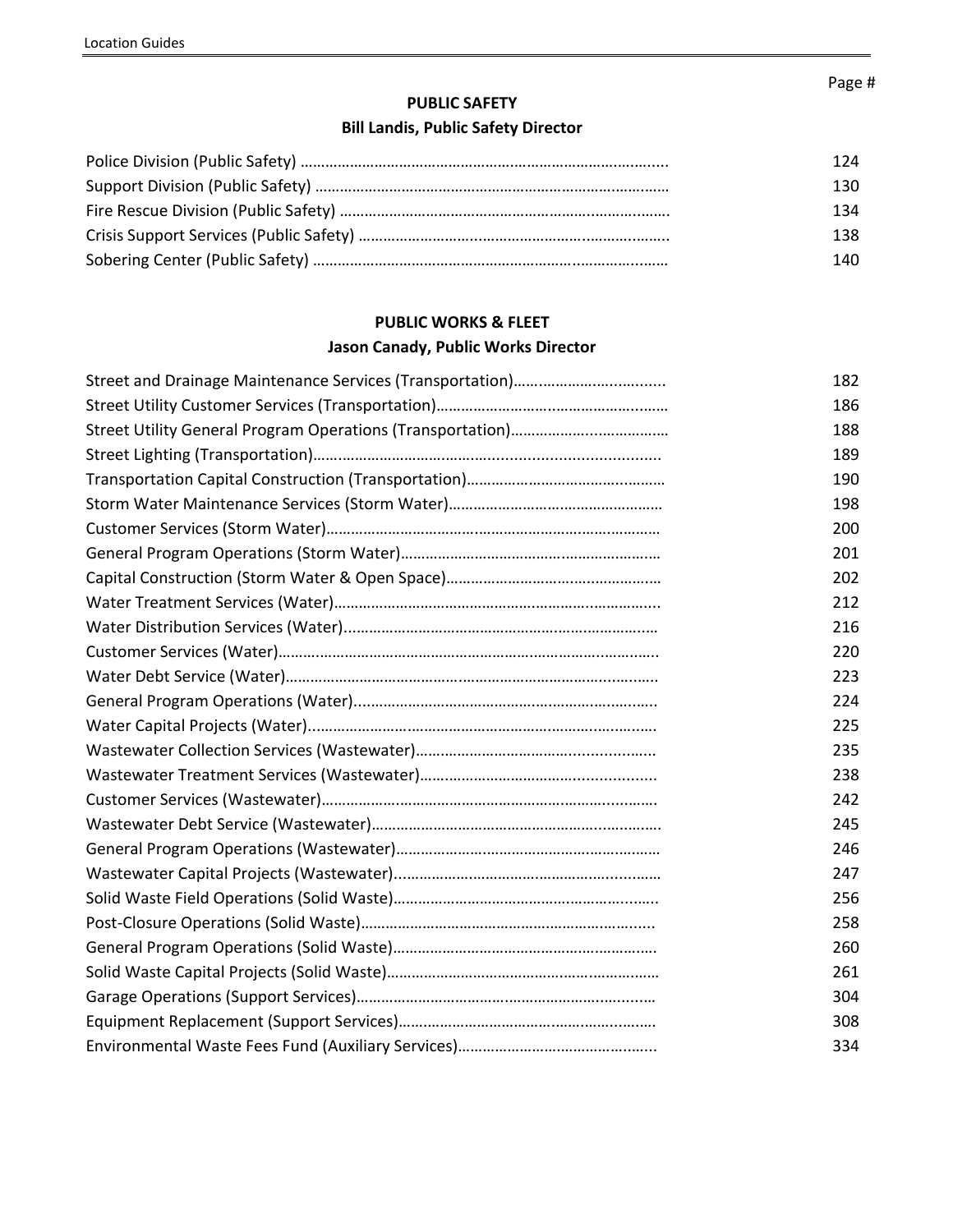# **ALPHABETICAL INDEX**

| Activity/Item                             | <b>Section</b>                           | Page # |
|-------------------------------------------|------------------------------------------|--------|
| Administrative Services Program Summary   | <b>Administrative Services</b>           | 265    |
| <b>Agency Fund</b>                        | <b>Auxiliary Services</b>                | 336    |
| Appendix                                  | Appendix                                 | 357    |
| <b>Aquatics Services</b>                  | Parks                                    | 148    |
| <b>Auxiliary Services Program Summary</b> | <b>Auxiliary Services</b>                | 323    |
| <b>Benefit Details</b>                    | Appendix                                 | 373    |
| <b>Benefits Administration</b>            | <b>Support Services</b>                  | 320    |
| <b>Budget Development Calendar</b>        | <b>Budget Process/Financial Policies</b> | 92     |
| <b>Budget Format</b>                      | <b>Budget Process/Financial Policies</b> | 88     |
| <b>Budget Message</b>                     | <b>Budget Message</b>                    | 1      |
| <b>Budget Process</b>                     | <b>Budget Process/Financial Policies</b> | 90     |
| <b>Building Services</b>                  | Development                              | 162    |
| Capital Budget Summary                    | <b>Funding Matrix/Financial Summary</b>  | 55     |
| <b>City Government</b>                    | <b>City Overview</b>                     | 75     |
| City Organizational Chart                 | <b>City Overview</b>                     | 78     |
| <b>Community Development Block Grant</b>  | <b>Auxiliary Services</b>                | 332    |
| <b>Computation of Legal Debt Margin</b>   | Appendix                                 | 375    |
| <b>Crisis Support Services</b>            | <b>Public Safety</b>                     | 138    |
| <b>Customer Services</b>                  | Storm Water & Open Space                 | 200    |
| <b>Customer Services</b>                  | Transportation                           | 186    |
| <b>Customer Services</b>                  | Wastewater                               | 242    |
| <b>Customer Services</b>                  | Water                                    | 220    |
| Debt Service/Bancroft Bonds               | <b>Auxiliary Services</b>                | 326    |
| Debt Service/General Obligation Bonds     | <b>Auxiliary Services</b>                | 328    |
| Development Program Summary               | Development                              | 155    |
| Downtown Development Services             | Development                              | 170    |
| <b>Economic Development Services</b>      | Development                              | 166    |
| <b>Engineering Services</b>               | <b>Support Services</b>                  | 292    |
| <b>Environmental Waste Fees Fund</b>      | <b>Auxiliary Services</b>                | 334    |
| <b>Equipment Replacement</b>              | <b>Support Services</b>                  | 308    |
| <b>Finance Services</b>                   | <b>Administrative Services</b>           | 272    |
| Financial Management Goals & Policies     | <b>Budget Process/Financial Policies</b> | 112    |
| <b>Financial Summary</b>                  | <b>Financial Summary</b>                 | 25     |
| <b>Funding Matrix/Financial Summary</b>   | <b>Funding Matrix/Financial Summary</b>  | 18     |
| Fund Structure & Accounting Methods       | <b>Budget Process/Financial Policies</b> | 107    |
| <b>Garage Operations</b>                  | <b>Support Services</b>                  | 304    |
| <b>General Fund Resources</b>             | <b>Funding Matrix/Financial Summary</b>  | 26     |
| <b>General Insurance</b>                  | <b>Support Services</b>                  | 316    |
| <b>General Program Expenditures</b>       | <b>Funding Matrix/Financial Summary</b>  | 27     |
| <b>General Program Operations</b>         | <b>Administrative Services</b>           | 284    |
| <b>General Program Operations</b>         | Solid Waste                              | 260    |
| <b>General Program Operations</b>         | Storm Water & Open Space                 | 201    |
| <b>General Program Operations</b>         | Transportation                           | 188    |
| <b>General Program Operations</b>         | Wastewater                               | 246    |
| <b>General Program Operations</b>         | Water                                    | 224    |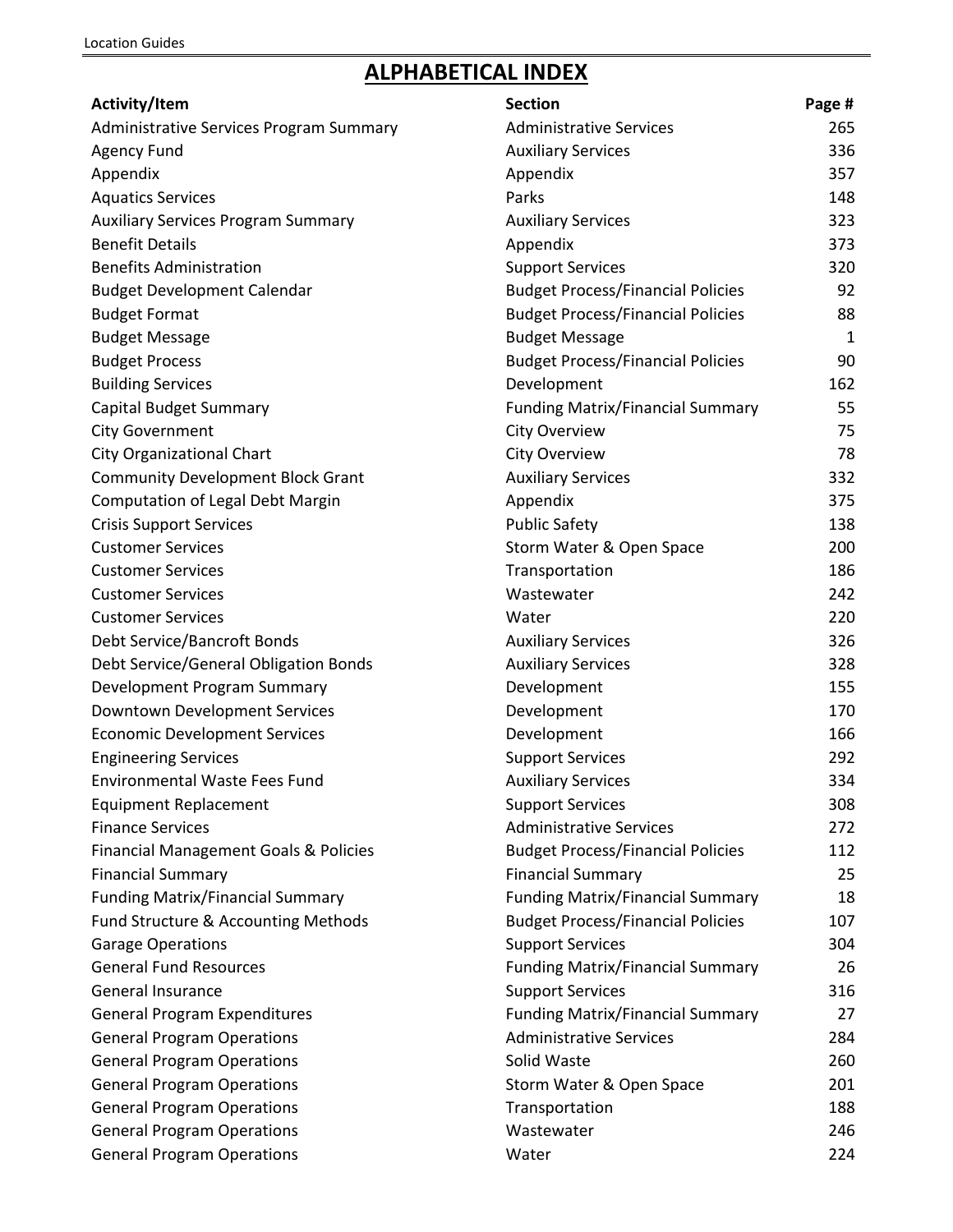| <b>General Program Operations</b><br>Policy and Legislation<br>120<br>380<br>Glossary<br>Appendix<br><b>Funding Matrix/Financial Summary</b><br><b>History of General Fund Requirements</b><br>31<br><b>Funding Matrix/Financial Summary</b><br><b>History of General Fund Resources</b><br>30<br>369<br><b>History of General Support Resources</b><br>Appendix<br>Appendix<br>368<br>History of Levies and Assessed Values<br>History of Property Tax Rates<br>Appendix<br>367<br>How to Read the Budget<br><b>Budget Process/Financial Policies</b><br>93<br><b>Human Resources</b><br><b>Administrative Services</b><br>280<br><b>Industrial and Downtown Loan Services</b><br><b>Auxiliary Services</b><br>330<br><b>Information Technology</b><br><b>Support Services</b><br>300<br><b>Interfund Loans</b><br>Appendix<br>377<br><b>Funding Matrix/Financial Summary</b><br>Key Expenditure Details<br>48<br><b>Funding Matrix/Financial Summary</b><br>Key Revenue Details<br>41<br>Lands & Buildings Capital Construction<br>Capital Construction Lands & Buildings<br>339<br><b>Administrative Services</b><br><b>Legal Services</b><br>276<br><b>Funding Matrix/Financial Summary</b><br>Major Revenue Sources<br>46<br><b>Administrative Services</b><br>268<br><b>Management Services</b><br>Mayor & Council (Overview)<br><b>City Overview</b><br>76<br>Mayor & Council (Budget)<br>Policy and Legislation<br>118<br>Monthly Salary Schedule<br>Appendix<br>370<br><b>Operating Budget Summaries</b><br><b>Funding Matrix/Financial Summary</b><br>34<br>Oregon Budget Law<br><b>Budget Process/Financial Policies</b><br>95<br>Oregon PERS Overview<br><b>PERS</b><br>347<br><b>Overview of Fund Balances</b><br>Appendix<br>364<br><b>Park Maintenance Services</b><br>Parks<br>144<br>Parks & Community Development Mgmt. Svc's.<br><b>Support Services</b><br>288<br>Parks Program Summary<br>Parks<br>143<br>PERS, Oregon PERS Overview<br><b>PERS</b><br>347<br><b>Planning Services</b><br>Development<br>156<br>Policy and Legislation<br>Policy and Legislation Program Summary<br>117<br><b>Post-Closure Operations</b><br>Solid Waste<br>258<br>Profile of the City of Grants Pass<br>City Overview<br>70<br><b>Property Management Services</b><br><b>Support Services</b><br>296<br><b>Funding Matrix/Financial Summary</b><br>47<br><b>Property Tax Analysis</b><br>Public Safety - Fire Rescue Division<br><b>Public Safety</b><br>134<br>Public Safety - Police Division<br><b>Public Safety</b><br>124<br>Public Safety - Program Summary<br><b>Public Safety</b><br>123<br><b>Public Safety</b><br>Public Safety - Support Division<br>130<br><b>Quick Facts</b><br><b>Funding Matrix/Financial Summary</b><br>25 | Activity/Item              | <b>Section</b> | Page # |
|--------------------------------------------------------------------------------------------------------------------------------------------------------------------------------------------------------------------------------------------------------------------------------------------------------------------------------------------------------------------------------------------------------------------------------------------------------------------------------------------------------------------------------------------------------------------------------------------------------------------------------------------------------------------------------------------------------------------------------------------------------------------------------------------------------------------------------------------------------------------------------------------------------------------------------------------------------------------------------------------------------------------------------------------------------------------------------------------------------------------------------------------------------------------------------------------------------------------------------------------------------------------------------------------------------------------------------------------------------------------------------------------------------------------------------------------------------------------------------------------------------------------------------------------------------------------------------------------------------------------------------------------------------------------------------------------------------------------------------------------------------------------------------------------------------------------------------------------------------------------------------------------------------------------------------------------------------------------------------------------------------------------------------------------------------------------------------------------------------------------------------------------------------------------------------------------------------------------------------------------------------------------------------------------------------------------------------------------------------------------------------------------------------------------------------------------------------------------------------------------------------------------------------------------------------------------------------------------------------------------------------------------------------------------------------------------------------------------------------------------------|----------------------------|----------------|--------|
|                                                                                                                                                                                                                                                                                                                                                                                                                                                                                                                                                                                                                                                                                                                                                                                                                                                                                                                                                                                                                                                                                                                                                                                                                                                                                                                                                                                                                                                                                                                                                                                                                                                                                                                                                                                                                                                                                                                                                                                                                                                                                                                                                                                                                                                                                                                                                                                                                                                                                                                                                                                                                                                                                                                                                  |                            |                |        |
|                                                                                                                                                                                                                                                                                                                                                                                                                                                                                                                                                                                                                                                                                                                                                                                                                                                                                                                                                                                                                                                                                                                                                                                                                                                                                                                                                                                                                                                                                                                                                                                                                                                                                                                                                                                                                                                                                                                                                                                                                                                                                                                                                                                                                                                                                                                                                                                                                                                                                                                                                                                                                                                                                                                                                  |                            |                |        |
|                                                                                                                                                                                                                                                                                                                                                                                                                                                                                                                                                                                                                                                                                                                                                                                                                                                                                                                                                                                                                                                                                                                                                                                                                                                                                                                                                                                                                                                                                                                                                                                                                                                                                                                                                                                                                                                                                                                                                                                                                                                                                                                                                                                                                                                                                                                                                                                                                                                                                                                                                                                                                                                                                                                                                  |                            |                |        |
|                                                                                                                                                                                                                                                                                                                                                                                                                                                                                                                                                                                                                                                                                                                                                                                                                                                                                                                                                                                                                                                                                                                                                                                                                                                                                                                                                                                                                                                                                                                                                                                                                                                                                                                                                                                                                                                                                                                                                                                                                                                                                                                                                                                                                                                                                                                                                                                                                                                                                                                                                                                                                                                                                                                                                  |                            |                |        |
|                                                                                                                                                                                                                                                                                                                                                                                                                                                                                                                                                                                                                                                                                                                                                                                                                                                                                                                                                                                                                                                                                                                                                                                                                                                                                                                                                                                                                                                                                                                                                                                                                                                                                                                                                                                                                                                                                                                                                                                                                                                                                                                                                                                                                                                                                                                                                                                                                                                                                                                                                                                                                                                                                                                                                  |                            |                |        |
|                                                                                                                                                                                                                                                                                                                                                                                                                                                                                                                                                                                                                                                                                                                                                                                                                                                                                                                                                                                                                                                                                                                                                                                                                                                                                                                                                                                                                                                                                                                                                                                                                                                                                                                                                                                                                                                                                                                                                                                                                                                                                                                                                                                                                                                                                                                                                                                                                                                                                                                                                                                                                                                                                                                                                  |                            |                |        |
|                                                                                                                                                                                                                                                                                                                                                                                                                                                                                                                                                                                                                                                                                                                                                                                                                                                                                                                                                                                                                                                                                                                                                                                                                                                                                                                                                                                                                                                                                                                                                                                                                                                                                                                                                                                                                                                                                                                                                                                                                                                                                                                                                                                                                                                                                                                                                                                                                                                                                                                                                                                                                                                                                                                                                  |                            |                |        |
|                                                                                                                                                                                                                                                                                                                                                                                                                                                                                                                                                                                                                                                                                                                                                                                                                                                                                                                                                                                                                                                                                                                                                                                                                                                                                                                                                                                                                                                                                                                                                                                                                                                                                                                                                                                                                                                                                                                                                                                                                                                                                                                                                                                                                                                                                                                                                                                                                                                                                                                                                                                                                                                                                                                                                  |                            |                |        |
|                                                                                                                                                                                                                                                                                                                                                                                                                                                                                                                                                                                                                                                                                                                                                                                                                                                                                                                                                                                                                                                                                                                                                                                                                                                                                                                                                                                                                                                                                                                                                                                                                                                                                                                                                                                                                                                                                                                                                                                                                                                                                                                                                                                                                                                                                                                                                                                                                                                                                                                                                                                                                                                                                                                                                  |                            |                |        |
|                                                                                                                                                                                                                                                                                                                                                                                                                                                                                                                                                                                                                                                                                                                                                                                                                                                                                                                                                                                                                                                                                                                                                                                                                                                                                                                                                                                                                                                                                                                                                                                                                                                                                                                                                                                                                                                                                                                                                                                                                                                                                                                                                                                                                                                                                                                                                                                                                                                                                                                                                                                                                                                                                                                                                  |                            |                |        |
|                                                                                                                                                                                                                                                                                                                                                                                                                                                                                                                                                                                                                                                                                                                                                                                                                                                                                                                                                                                                                                                                                                                                                                                                                                                                                                                                                                                                                                                                                                                                                                                                                                                                                                                                                                                                                                                                                                                                                                                                                                                                                                                                                                                                                                                                                                                                                                                                                                                                                                                                                                                                                                                                                                                                                  |                            |                |        |
|                                                                                                                                                                                                                                                                                                                                                                                                                                                                                                                                                                                                                                                                                                                                                                                                                                                                                                                                                                                                                                                                                                                                                                                                                                                                                                                                                                                                                                                                                                                                                                                                                                                                                                                                                                                                                                                                                                                                                                                                                                                                                                                                                                                                                                                                                                                                                                                                                                                                                                                                                                                                                                                                                                                                                  |                            |                |        |
|                                                                                                                                                                                                                                                                                                                                                                                                                                                                                                                                                                                                                                                                                                                                                                                                                                                                                                                                                                                                                                                                                                                                                                                                                                                                                                                                                                                                                                                                                                                                                                                                                                                                                                                                                                                                                                                                                                                                                                                                                                                                                                                                                                                                                                                                                                                                                                                                                                                                                                                                                                                                                                                                                                                                                  |                            |                |        |
|                                                                                                                                                                                                                                                                                                                                                                                                                                                                                                                                                                                                                                                                                                                                                                                                                                                                                                                                                                                                                                                                                                                                                                                                                                                                                                                                                                                                                                                                                                                                                                                                                                                                                                                                                                                                                                                                                                                                                                                                                                                                                                                                                                                                                                                                                                                                                                                                                                                                                                                                                                                                                                                                                                                                                  |                            |                |        |
|                                                                                                                                                                                                                                                                                                                                                                                                                                                                                                                                                                                                                                                                                                                                                                                                                                                                                                                                                                                                                                                                                                                                                                                                                                                                                                                                                                                                                                                                                                                                                                                                                                                                                                                                                                                                                                                                                                                                                                                                                                                                                                                                                                                                                                                                                                                                                                                                                                                                                                                                                                                                                                                                                                                                                  |                            |                |        |
|                                                                                                                                                                                                                                                                                                                                                                                                                                                                                                                                                                                                                                                                                                                                                                                                                                                                                                                                                                                                                                                                                                                                                                                                                                                                                                                                                                                                                                                                                                                                                                                                                                                                                                                                                                                                                                                                                                                                                                                                                                                                                                                                                                                                                                                                                                                                                                                                                                                                                                                                                                                                                                                                                                                                                  |                            |                |        |
|                                                                                                                                                                                                                                                                                                                                                                                                                                                                                                                                                                                                                                                                                                                                                                                                                                                                                                                                                                                                                                                                                                                                                                                                                                                                                                                                                                                                                                                                                                                                                                                                                                                                                                                                                                                                                                                                                                                                                                                                                                                                                                                                                                                                                                                                                                                                                                                                                                                                                                                                                                                                                                                                                                                                                  |                            |                |        |
|                                                                                                                                                                                                                                                                                                                                                                                                                                                                                                                                                                                                                                                                                                                                                                                                                                                                                                                                                                                                                                                                                                                                                                                                                                                                                                                                                                                                                                                                                                                                                                                                                                                                                                                                                                                                                                                                                                                                                                                                                                                                                                                                                                                                                                                                                                                                                                                                                                                                                                                                                                                                                                                                                                                                                  |                            |                |        |
|                                                                                                                                                                                                                                                                                                                                                                                                                                                                                                                                                                                                                                                                                                                                                                                                                                                                                                                                                                                                                                                                                                                                                                                                                                                                                                                                                                                                                                                                                                                                                                                                                                                                                                                                                                                                                                                                                                                                                                                                                                                                                                                                                                                                                                                                                                                                                                                                                                                                                                                                                                                                                                                                                                                                                  |                            |                |        |
|                                                                                                                                                                                                                                                                                                                                                                                                                                                                                                                                                                                                                                                                                                                                                                                                                                                                                                                                                                                                                                                                                                                                                                                                                                                                                                                                                                                                                                                                                                                                                                                                                                                                                                                                                                                                                                                                                                                                                                                                                                                                                                                                                                                                                                                                                                                                                                                                                                                                                                                                                                                                                                                                                                                                                  |                            |                |        |
|                                                                                                                                                                                                                                                                                                                                                                                                                                                                                                                                                                                                                                                                                                                                                                                                                                                                                                                                                                                                                                                                                                                                                                                                                                                                                                                                                                                                                                                                                                                                                                                                                                                                                                                                                                                                                                                                                                                                                                                                                                                                                                                                                                                                                                                                                                                                                                                                                                                                                                                                                                                                                                                                                                                                                  |                            |                |        |
|                                                                                                                                                                                                                                                                                                                                                                                                                                                                                                                                                                                                                                                                                                                                                                                                                                                                                                                                                                                                                                                                                                                                                                                                                                                                                                                                                                                                                                                                                                                                                                                                                                                                                                                                                                                                                                                                                                                                                                                                                                                                                                                                                                                                                                                                                                                                                                                                                                                                                                                                                                                                                                                                                                                                                  |                            |                |        |
|                                                                                                                                                                                                                                                                                                                                                                                                                                                                                                                                                                                                                                                                                                                                                                                                                                                                                                                                                                                                                                                                                                                                                                                                                                                                                                                                                                                                                                                                                                                                                                                                                                                                                                                                                                                                                                                                                                                                                                                                                                                                                                                                                                                                                                                                                                                                                                                                                                                                                                                                                                                                                                                                                                                                                  |                            |                |        |
|                                                                                                                                                                                                                                                                                                                                                                                                                                                                                                                                                                                                                                                                                                                                                                                                                                                                                                                                                                                                                                                                                                                                                                                                                                                                                                                                                                                                                                                                                                                                                                                                                                                                                                                                                                                                                                                                                                                                                                                                                                                                                                                                                                                                                                                                                                                                                                                                                                                                                                                                                                                                                                                                                                                                                  |                            |                |        |
|                                                                                                                                                                                                                                                                                                                                                                                                                                                                                                                                                                                                                                                                                                                                                                                                                                                                                                                                                                                                                                                                                                                                                                                                                                                                                                                                                                                                                                                                                                                                                                                                                                                                                                                                                                                                                                                                                                                                                                                                                                                                                                                                                                                                                                                                                                                                                                                                                                                                                                                                                                                                                                                                                                                                                  |                            |                |        |
|                                                                                                                                                                                                                                                                                                                                                                                                                                                                                                                                                                                                                                                                                                                                                                                                                                                                                                                                                                                                                                                                                                                                                                                                                                                                                                                                                                                                                                                                                                                                                                                                                                                                                                                                                                                                                                                                                                                                                                                                                                                                                                                                                                                                                                                                                                                                                                                                                                                                                                                                                                                                                                                                                                                                                  |                            |                |        |
|                                                                                                                                                                                                                                                                                                                                                                                                                                                                                                                                                                                                                                                                                                                                                                                                                                                                                                                                                                                                                                                                                                                                                                                                                                                                                                                                                                                                                                                                                                                                                                                                                                                                                                                                                                                                                                                                                                                                                                                                                                                                                                                                                                                                                                                                                                                                                                                                                                                                                                                                                                                                                                                                                                                                                  |                            |                |        |
|                                                                                                                                                                                                                                                                                                                                                                                                                                                                                                                                                                                                                                                                                                                                                                                                                                                                                                                                                                                                                                                                                                                                                                                                                                                                                                                                                                                                                                                                                                                                                                                                                                                                                                                                                                                                                                                                                                                                                                                                                                                                                                                                                                                                                                                                                                                                                                                                                                                                                                                                                                                                                                                                                                                                                  |                            |                |        |
|                                                                                                                                                                                                                                                                                                                                                                                                                                                                                                                                                                                                                                                                                                                                                                                                                                                                                                                                                                                                                                                                                                                                                                                                                                                                                                                                                                                                                                                                                                                                                                                                                                                                                                                                                                                                                                                                                                                                                                                                                                                                                                                                                                                                                                                                                                                                                                                                                                                                                                                                                                                                                                                                                                                                                  |                            |                |        |
|                                                                                                                                                                                                                                                                                                                                                                                                                                                                                                                                                                                                                                                                                                                                                                                                                                                                                                                                                                                                                                                                                                                                                                                                                                                                                                                                                                                                                                                                                                                                                                                                                                                                                                                                                                                                                                                                                                                                                                                                                                                                                                                                                                                                                                                                                                                                                                                                                                                                                                                                                                                                                                                                                                                                                  |                            |                |        |
|                                                                                                                                                                                                                                                                                                                                                                                                                                                                                                                                                                                                                                                                                                                                                                                                                                                                                                                                                                                                                                                                                                                                                                                                                                                                                                                                                                                                                                                                                                                                                                                                                                                                                                                                                                                                                                                                                                                                                                                                                                                                                                                                                                                                                                                                                                                                                                                                                                                                                                                                                                                                                                                                                                                                                  |                            |                |        |
|                                                                                                                                                                                                                                                                                                                                                                                                                                                                                                                                                                                                                                                                                                                                                                                                                                                                                                                                                                                                                                                                                                                                                                                                                                                                                                                                                                                                                                                                                                                                                                                                                                                                                                                                                                                                                                                                                                                                                                                                                                                                                                                                                                                                                                                                                                                                                                                                                                                                                                                                                                                                                                                                                                                                                  |                            |                |        |
|                                                                                                                                                                                                                                                                                                                                                                                                                                                                                                                                                                                                                                                                                                                                                                                                                                                                                                                                                                                                                                                                                                                                                                                                                                                                                                                                                                                                                                                                                                                                                                                                                                                                                                                                                                                                                                                                                                                                                                                                                                                                                                                                                                                                                                                                                                                                                                                                                                                                                                                                                                                                                                                                                                                                                  |                            |                |        |
|                                                                                                                                                                                                                                                                                                                                                                                                                                                                                                                                                                                                                                                                                                                                                                                                                                                                                                                                                                                                                                                                                                                                                                                                                                                                                                                                                                                                                                                                                                                                                                                                                                                                                                                                                                                                                                                                                                                                                                                                                                                                                                                                                                                                                                                                                                                                                                                                                                                                                                                                                                                                                                                                                                                                                  |                            |                |        |
|                                                                                                                                                                                                                                                                                                                                                                                                                                                                                                                                                                                                                                                                                                                                                                                                                                                                                                                                                                                                                                                                                                                                                                                                                                                                                                                                                                                                                                                                                                                                                                                                                                                                                                                                                                                                                                                                                                                                                                                                                                                                                                                                                                                                                                                                                                                                                                                                                                                                                                                                                                                                                                                                                                                                                  |                            |                |        |
|                                                                                                                                                                                                                                                                                                                                                                                                                                                                                                                                                                                                                                                                                                                                                                                                                                                                                                                                                                                                                                                                                                                                                                                                                                                                                                                                                                                                                                                                                                                                                                                                                                                                                                                                                                                                                                                                                                                                                                                                                                                                                                                                                                                                                                                                                                                                                                                                                                                                                                                                                                                                                                                                                                                                                  |                            |                |        |
|                                                                                                                                                                                                                                                                                                                                                                                                                                                                                                                                                                                                                                                                                                                                                                                                                                                                                                                                                                                                                                                                                                                                                                                                                                                                                                                                                                                                                                                                                                                                                                                                                                                                                                                                                                                                                                                                                                                                                                                                                                                                                                                                                                                                                                                                                                                                                                                                                                                                                                                                                                                                                                                                                                                                                  |                            |                |        |
|                                                                                                                                                                                                                                                                                                                                                                                                                                                                                                                                                                                                                                                                                                                                                                                                                                                                                                                                                                                                                                                                                                                                                                                                                                                                                                                                                                                                                                                                                                                                                                                                                                                                                                                                                                                                                                                                                                                                                                                                                                                                                                                                                                                                                                                                                                                                                                                                                                                                                                                                                                                                                                                                                                                                                  |                            |                |        |
|                                                                                                                                                                                                                                                                                                                                                                                                                                                                                                                                                                                                                                                                                                                                                                                                                                                                                                                                                                                                                                                                                                                                                                                                                                                                                                                                                                                                                                                                                                                                                                                                                                                                                                                                                                                                                                                                                                                                                                                                                                                                                                                                                                                                                                                                                                                                                                                                                                                                                                                                                                                                                                                                                                                                                  |                            |                |        |
|                                                                                                                                                                                                                                                                                                                                                                                                                                                                                                                                                                                                                                                                                                                                                                                                                                                                                                                                                                                                                                                                                                                                                                                                                                                                                                                                                                                                                                                                                                                                                                                                                                                                                                                                                                                                                                                                                                                                                                                                                                                                                                                                                                                                                                                                                                                                                                                                                                                                                                                                                                                                                                                                                                                                                  |                            |                |        |
|                                                                                                                                                                                                                                                                                                                                                                                                                                                                                                                                                                                                                                                                                                                                                                                                                                                                                                                                                                                                                                                                                                                                                                                                                                                                                                                                                                                                                                                                                                                                                                                                                                                                                                                                                                                                                                                                                                                                                                                                                                                                                                                                                                                                                                                                                                                                                                                                                                                                                                                                                                                                                                                                                                                                                  | <b>Recreation Services</b> | Parks          | 152    |
| Representative Annual Salary and Fringe Benefits<br>Appendix<br>372                                                                                                                                                                                                                                                                                                                                                                                                                                                                                                                                                                                                                                                                                                                                                                                                                                                                                                                                                                                                                                                                                                                                                                                                                                                                                                                                                                                                                                                                                                                                                                                                                                                                                                                                                                                                                                                                                                                                                                                                                                                                                                                                                                                                                                                                                                                                                                                                                                                                                                                                                                                                                                                                              |                            |                |        |
| Resolution Adopting the Budget<br><b>Budget Process/Financial Policies</b><br>99                                                                                                                                                                                                                                                                                                                                                                                                                                                                                                                                                                                                                                                                                                                                                                                                                                                                                                                                                                                                                                                                                                                                                                                                                                                                                                                                                                                                                                                                                                                                                                                                                                                                                                                                                                                                                                                                                                                                                                                                                                                                                                                                                                                                                                                                                                                                                                                                                                                                                                                                                                                                                                                                 |                            |                |        |
| <b>Revenue Sources</b><br><b>Budget Process/Financial Policies</b><br>105                                                                                                                                                                                                                                                                                                                                                                                                                                                                                                                                                                                                                                                                                                                                                                                                                                                                                                                                                                                                                                                                                                                                                                                                                                                                                                                                                                                                                                                                                                                                                                                                                                                                                                                                                                                                                                                                                                                                                                                                                                                                                                                                                                                                                                                                                                                                                                                                                                                                                                                                                                                                                                                                        |                            |                |        |
| Schedule of Future Debt Service<br>Appendix<br>376                                                                                                                                                                                                                                                                                                                                                                                                                                                                                                                                                                                                                                                                                                                                                                                                                                                                                                                                                                                                                                                                                                                                                                                                                                                                                                                                                                                                                                                                                                                                                                                                                                                                                                                                                                                                                                                                                                                                                                                                                                                                                                                                                                                                                                                                                                                                                                                                                                                                                                                                                                                                                                                                                               |                            |                |        |